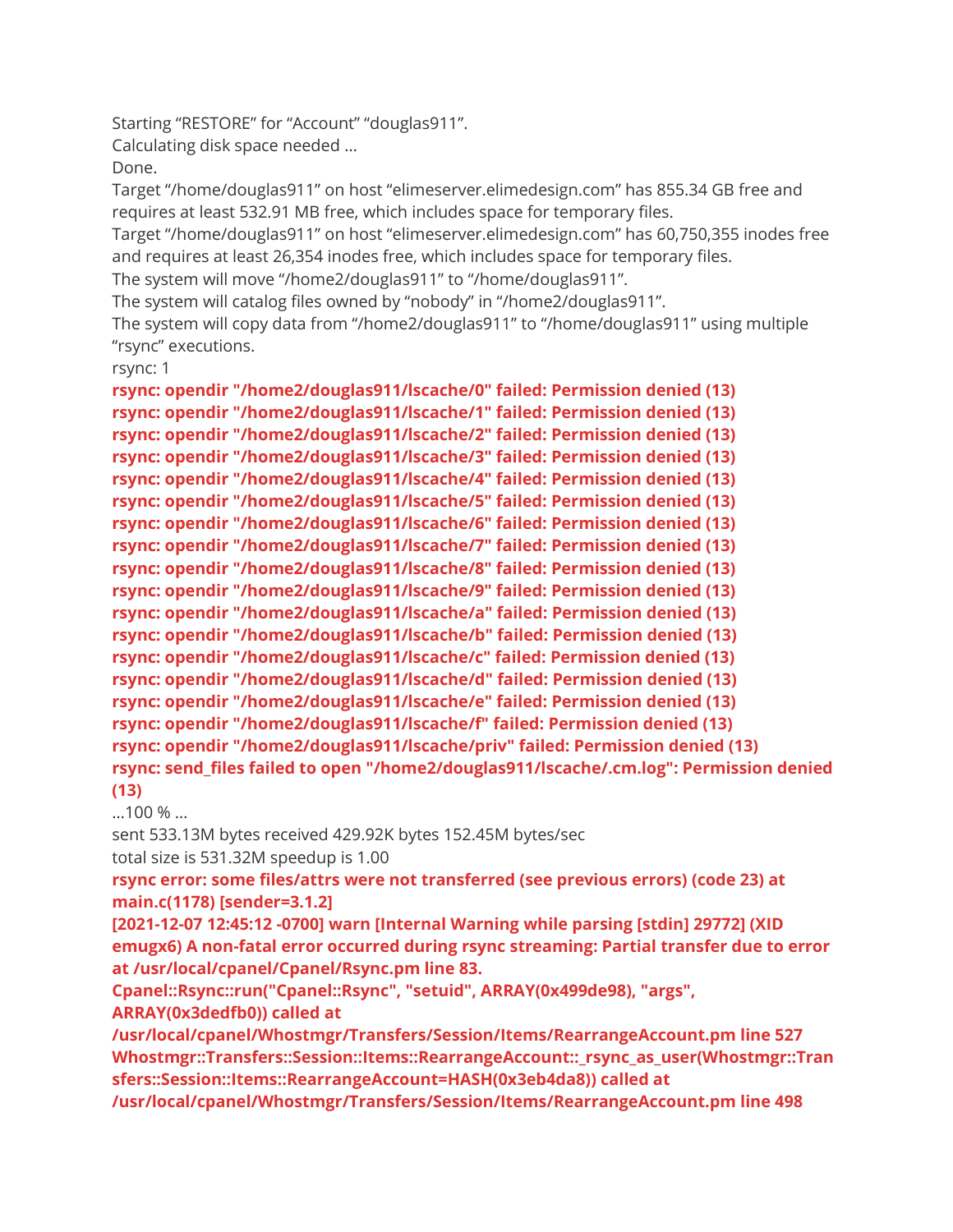**Whostmgr::Transfers::Session::Items::RearrangeAccount::\_\_ANON\_\_() called at /usr/local/cpanel/3rdparty/perl/532/lib/perl5/cpanel\_lib/Try/Tiny.pm line 100 eval {...} called at /usr/local/cpanel/3rdparty/perl/532/lib/perl5/cpanel\_lib/Try/Tiny.pm line 91**

**Try::Tiny::try(CODE(0x49ede58), Try::Tiny::Catch=REF(0x49790d8)) called at /usr/local/cpanel/Whostmgr/Transfers/Session/Items/RearrangeAccount.pm line 502 Whostmgr::Transfers::Session::Items::RearrangeAccount::\_copy\_homedir(Whostmgr::Tran sfers::Session::Items::RearrangeAccount=HASH(0x3eb4da8), "/home2/douglas911 rearrange-1638906306") called at** 

**/usr/local/cpanel/Whostmgr/Transfers/Session/Items/RearrangeAccount.pm line 234 Whostmgr::Transfers::Session::Items::RearrangeAccount::\_rearrange\_account(Whostmgr:: Transfers::Session::Items::RearrangeAccount=HASH(0x3eb4da8)) called at** 

**/usr/local/cpanel/Whostmgr/Transfers/Session/Item.pm line 359**

**Whostmgr::Transfers::Session::Item::\_\_ANON\_\_() called at** 

**/usr/local/cpanel/3rdparty/perl/532/lib/perl5/cpanel\_lib/Try/Tiny.pm line 100 eval {...} called at /usr/local/cpanel/3rdparty/perl/532/lib/perl5/cpanel\_lib/Try/Tiny.pm line 91**

**Try::Tiny::try(CODE(0x4978ec8), Try::Tiny::Catch=REF(0x499e1e0)) called at /usr/local/cpanel/Whostmgr/Transfers/Session/Item.pm line 388**

**Whostmgr::Transfers::Session::Item::exec\_path(Whostmgr::Transfers::Session::Items::Rea rrangeAccount=HASH(0x3eb4da8), ARRAY(0x499e3d8)) called at** 

**/usr/local/cpanel/Whostmgr/Transfers/Session/Items/RearrangeAccount.pm line 80 Whostmgr::Transfers::Session::Items::RearrangeAccount::restore(Whostmgr::Transfers::S ession::Items::RearrangeAccount=HASH(0x3eb4da8)) called at** 

**/usr/local/cpanel/Whostmgr/Transfers/Session/Processor.pm line 658**

**Whostmgr::Transfers::Session::Processor::\_\_ANON\_\_() called at** 

**/usr/local/cpanel/Whostmgr/Transfers/Session.pm line 1484**

**Whostmgr::Transfers::Session::\_\_ANON\_\_() called at** 

**/usr/local/cpanel/3rdparty/perl/532/lib/perl5/cpanel\_lib/Try/Tiny.pm line 100 eval {...} called at /usr/local/cpanel/3rdparty/perl/532/lib/perl5/cpanel\_lib/Try/Tiny.pm line 91**

**Try::Tiny::try(CODE(0x499d598), Try::Tiny::Catch=REF(0x3e85960)) called at /usr/local/cpanel/Whostmgr/Transfers/Session.pm line 1488**

**Whostmgr::Transfers::Session::exec\_with\_output\_directed\_to\_fh(Whostmgr::Transfers::Se ssion=HASH(0x3e09248), GLOB(0x3f41210), CODE(0x3e86710)) called at** 

**/usr/local/cpanel/Whostmgr/Transfers/Session/Processor.pm line 674**

**Whostmgr::Transfers::Session::Processor::\_process\_dequeued\_item(Whostmgr::Transfers:: Session::Processor=HASH(0x3eb3d38)) called at** 

**/usr/local/cpanel/Whostmgr/Transfers/Session/Processor.pm line 554**

**Whostmgr::Transfers::Session::Processor::\_process\_items(Whostmgr::Transfers::Session::P rocessor=HASH(0x3eb3d38)) called at** 

**/usr/local/cpanel/Whostmgr/Transfers/Session/Processor.pm line 508**

**Whostmgr::Transfers::Session::Processor::\_\_ANON\_\_() called at** 

**/usr/local/cpanel/Cpanel/ForkAsync.pm line 68**

**eval {...} called at /usr/local/cpanel/Cpanel/ForkAsync.pm line 68**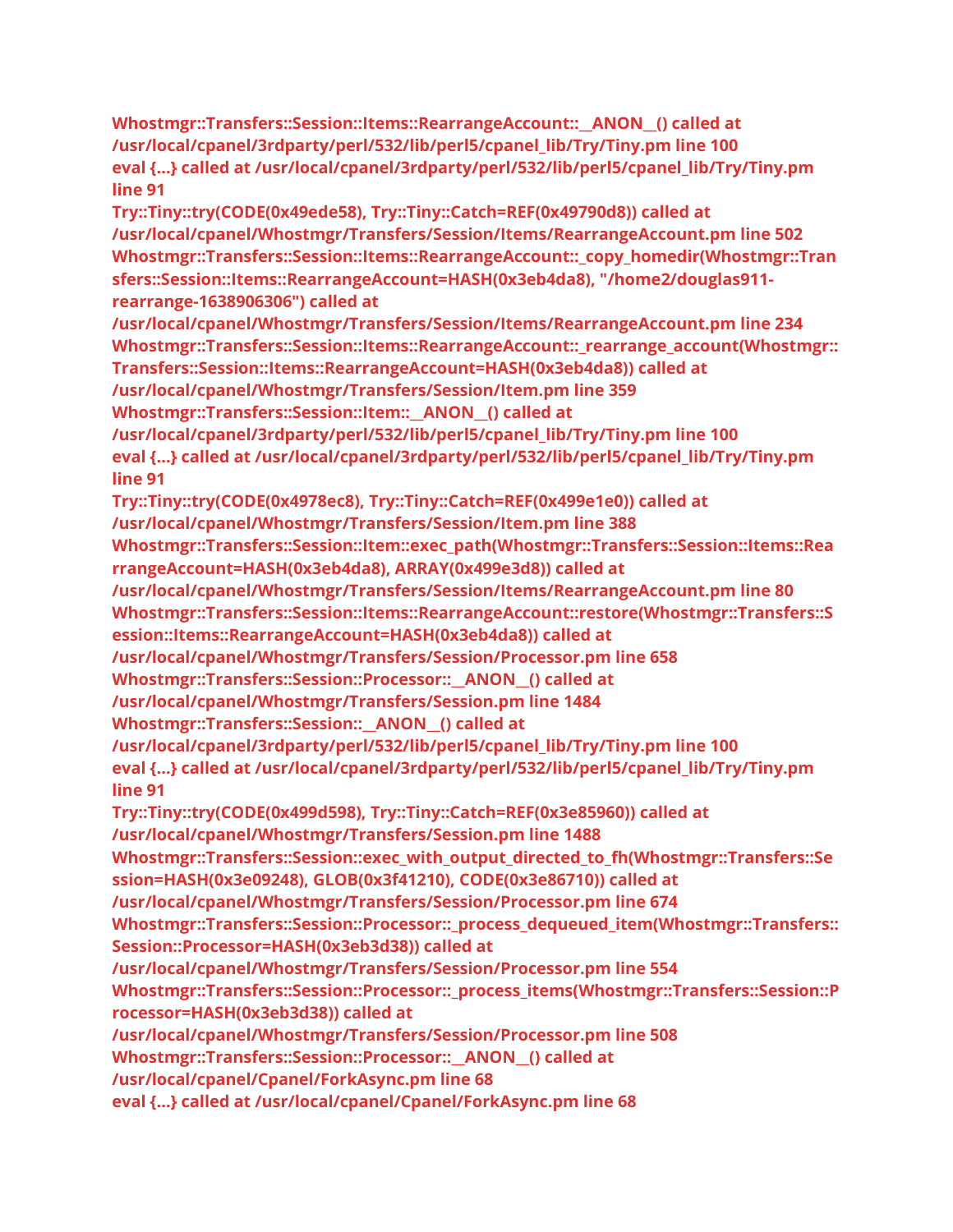**Cpanel::ForkAsync::do\_in\_child(CODE(0x3e470d8)) called at /usr/local/cpanel/Whostmgr/Transfers/Session/Processor.pm line 510 Whostmgr::Transfers::Session::Processor::\_spawn\_child(Whostmgr::Transfers::Session::Pr ocessor=HASH(0x3eb3d38), 1, Whostmgr::Transfers::Session=HASH(0x3e09248)) called at /usr/local/cpanel/Whostmgr/Transfers/Session/Processor.pm line 292 Whostmgr::Transfers::Session::Processor::\_process\_child(Whostmgr::Transfers::Session::Pr ocessor=HASH(0x3eb3d38), Whostmgr::Transfers::Session=HASH(0x3e09248), 0) called at /usr/local/cpanel/Whostmgr/Transfers/Session/Processor.pm line 240 Whostmgr::Transfers::Session::Processor::\_process\_child\_with\_output\_redirection(Whost mgr::Transfers::Session::Processor=HASH(0x3eb3d38), Whostmgr::Transfers::Session=HASH(0x3e09248), 0, "elimeserverelirearr20211207194505PMn") called at /usr/local/cpanel/Whostmgr/Transfers/Session/Processor.pm line 205 Whostmgr::Transfers::Session::Processor::\_\_ANON\_\_() called at /usr/local/cpanel/Cpanel/ForkAsync.pm line 68 eval {...} called at /usr/local/cpanel/Cpanel/ForkAsync.pm line 68 Cpanel::ForkAsync::do\_in\_child(CODE(0x3e866e0)) called at /usr/local/cpanel/Whostmgr/Transfers/Session/Processor.pm line 207**

**Whostmgr::Transfers::Session::Processor::start(Whostmgr::Transfers::Session::Processor= HASH(0x3eb3d38)) called at bin/start\_transfer.pl line 57**

**main::** ANON () called at

**/usr/local/cpanel/3rdparty/perl/532/lib/perl5/cpanel\_lib/Try/Tiny.pm line 100 eval {...} called at /usr/local/cpanel/3rdparty/perl/532/lib/perl5/cpanel\_lib/Try/Tiny.pm line 91**

**Try::Tiny::try(CODE(0x3e09068), Try::Tiny::Catch=REF(0x1f5b818)) called at bin/start\_transfer.pl line 72**

[A warning occurred while processing this directive.]

rsync: 2

**rsync: opendir "/home2/douglas911/lscache/0" failed: Permission denied (13) rsync: opendir "/home2/douglas911/lscache/1" failed: Permission denied (13) rsync: opendir "/home2/douglas911/lscache/2" failed: Permission denied (13) rsync: opendir "/home2/douglas911/lscache/3" failed: Permission denied (13) rsync: opendir "/home2/douglas911/lscache/4" failed: Permission denied (13) rsync: opendir "/home2/douglas911/lscache/5" failed: Permission denied (13) rsync: opendir "/home2/douglas911/lscache/6" failed: Permission denied (13) rsync: opendir "/home2/douglas911/lscache/7" failed: Permission denied (13) rsync: opendir "/home2/douglas911/lscache/8" failed: Permission denied (13) rsync: opendir "/home2/douglas911/lscache/9" failed: Permission denied (13) rsync: opendir "/home2/douglas911/lscache/a" failed: Permission denied (13) rsync: opendir "/home2/douglas911/lscache/b" failed: Permission denied (13) rsync: opendir "/home2/douglas911/lscache/c" failed: Permission denied (13) rsync: opendir "/home2/douglas911/lscache/d" failed: Permission denied (13) rsync: opendir "/home2/douglas911/lscache/e" failed: Permission denied (13) rsync: opendir "/home2/douglas911/lscache/f" failed: Permission denied (13) rsync: opendir "/home2/douglas911/lscache/priv" failed: Permission denied (13)**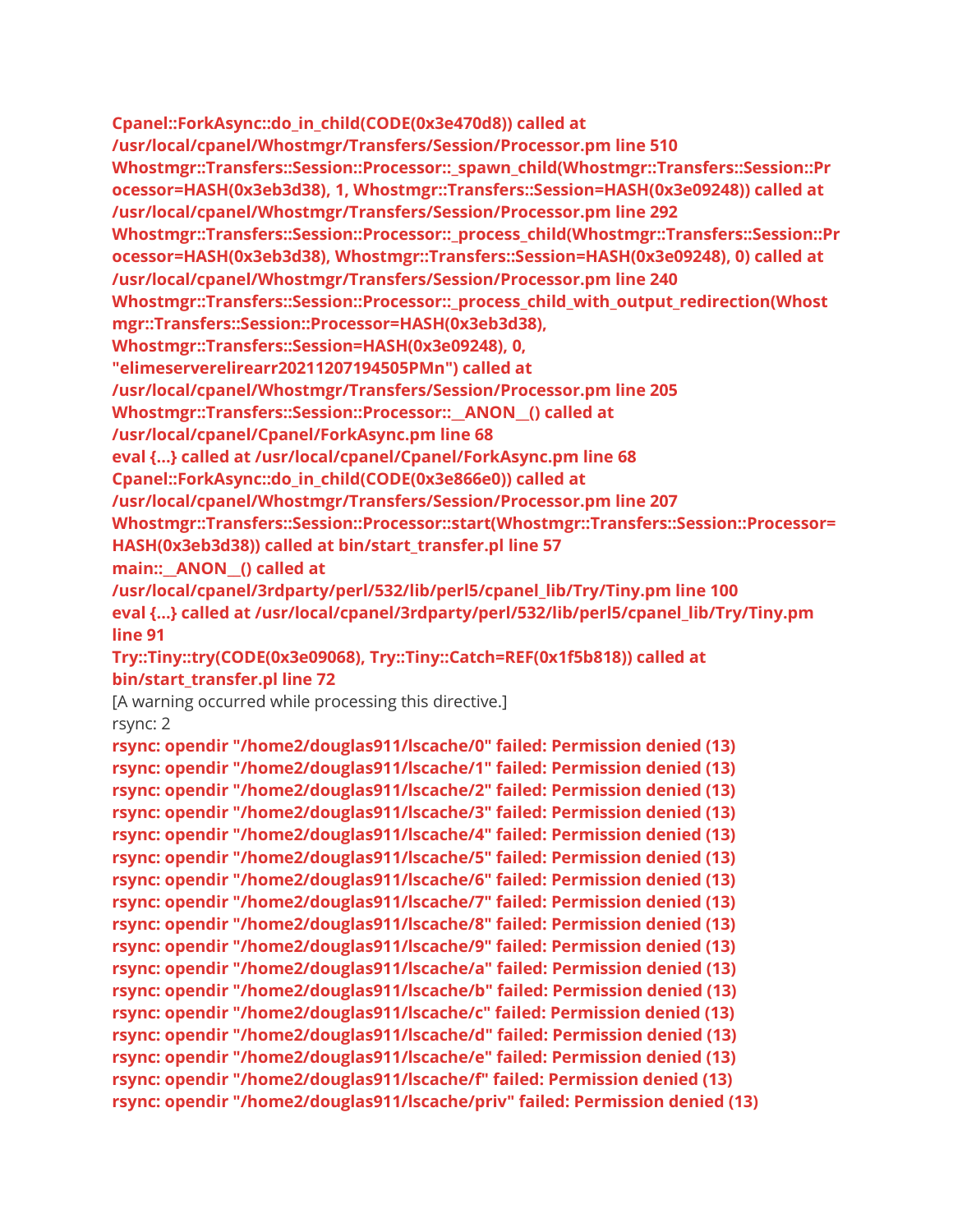**rsync: send\_files failed to open "/home2/douglas911/lscache/.cm.log": Permission denied (13)**

sent 780.49K bytes received 4.62K bytes 1.57M bytes/sec total size is 531.32M speedup is 676.76

**rsync error: some files/attrs were not transferred (see previous errors) (code 23) at main.c(1178) [sender=3.1.2]**

**[2021-12-07 12:45:16 -0700] warn [Internal Warning while parsing [stdin] 29772] (XID g75y35) A non-fatal error occurred during rsync streaming: Partial transfer due to error at /usr/local/cpanel/Cpanel/Rsync.pm line 83.**

**Cpanel::Rsync::run("Cpanel::Rsync", "setuid", ARRAY(0x49f5628), "args", ARRAY(0x49f4f80)) called at** 

**/usr/local/cpanel/Whostmgr/Transfers/Session/Items/RearrangeAccount.pm line 527 Whostmgr::Transfers::Session::Items::RearrangeAccount::\_rsync\_as\_user(Whostmgr::Tran sfers::Session::Items::RearrangeAccount=HASH(0x3eb4da8)) called at** 

**/usr/local/cpanel/Whostmgr/Transfers/Session/Items/RearrangeAccount.pm line 498 Whostmgr::Transfers::Session::Items::RearrangeAccount::\_\_ANON\_\_() called at /usr/local/cpanel/3rdparty/perl/532/lib/perl5/cpanel\_lib/Try/Tiny.pm line 100 eval {...} called at /usr/local/cpanel/3rdparty/perl/532/lib/perl5/cpanel\_lib/Try/Tiny.pm line 91**

**Try::Tiny::try(CODE(0x49d0560), Try::Tiny::Catch=REF(0x49f4e48)) called at /usr/local/cpanel/Whostmgr/Transfers/Session/Items/RearrangeAccount.pm line 502 Whostmgr::Transfers::Session::Items::RearrangeAccount::\_copy\_homedir(Whostmgr::Tran sfers::Session::Items::RearrangeAccount=HASH(0x3eb4da8), "/home2/douglas911 rearrange-1638906306") called at** 

**/usr/local/cpanel/Whostmgr/Transfers/Session/Items/RearrangeAccount.pm line 234 Whostmgr::Transfers::Session::Items::RearrangeAccount::\_rearrange\_account(Whostmgr:: Transfers::Session::Items::RearrangeAccount=HASH(0x3eb4da8)) called at** 

**/usr/local/cpanel/Whostmgr/Transfers/Session/Item.pm line 359**

**Whostmgr::Transfers::Session::Item::\_\_ANON\_\_() called at** 

**/usr/local/cpanel/3rdparty/perl/532/lib/perl5/cpanel\_lib/Try/Tiny.pm line 100 eval {...} called at /usr/local/cpanel/3rdparty/perl/532/lib/perl5/cpanel\_lib/Try/Tiny.pm line 91**

**Try::Tiny::try(CODE(0x4978ec8), Try::Tiny::Catch=REF(0x499e1e0)) called at /usr/local/cpanel/Whostmgr/Transfers/Session/Item.pm line 388**

**Whostmgr::Transfers::Session::Item::exec\_path(Whostmgr::Transfers::Session::Items::Rea rrangeAccount=HASH(0x3eb4da8), ARRAY(0x499e3d8)) called at** 

**/usr/local/cpanel/Whostmgr/Transfers/Session/Items/RearrangeAccount.pm line 80**

**Whostmgr::Transfers::Session::Items::RearrangeAccount::restore(Whostmgr::Transfers::S ession::Items::RearrangeAccount=HASH(0x3eb4da8)) called at** 

**/usr/local/cpanel/Whostmgr/Transfers/Session/Processor.pm line 658**

**Whostmgr::Transfers::Session::Processor::\_\_ANON\_\_() called at** 

**/usr/local/cpanel/Whostmgr/Transfers/Session.pm line 1484**

**Whostmgr::Transfers::Session::\_\_ANON\_\_() called at** 

**/usr/local/cpanel/3rdparty/perl/532/lib/perl5/cpanel\_lib/Try/Tiny.pm line 100**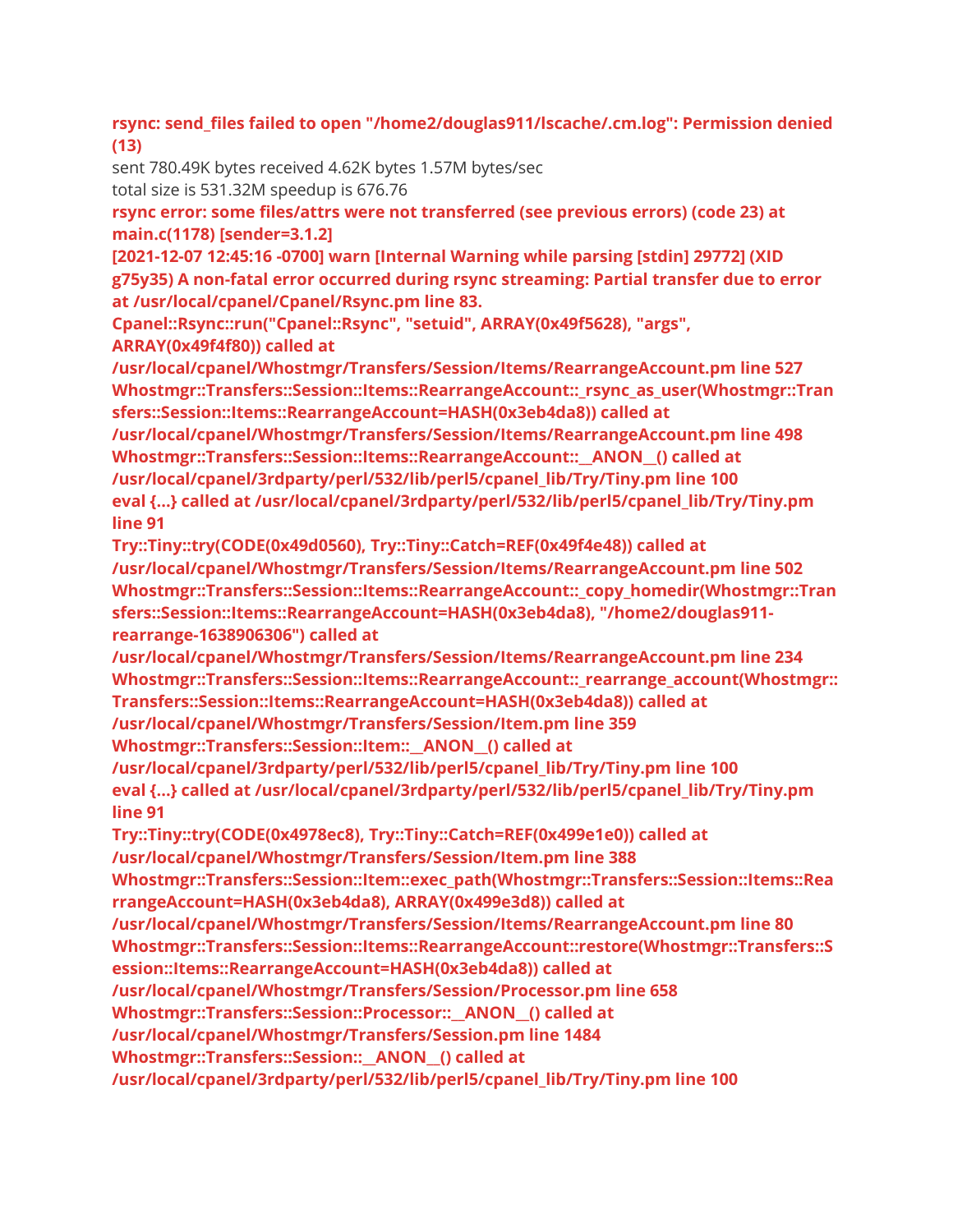**eval {...} called at /usr/local/cpanel/3rdparty/perl/532/lib/perl5/cpanel\_lib/Try/Tiny.pm line 91 Try::Tiny::try(CODE(0x499d598), Try::Tiny::Catch=REF(0x3e85960)) called at /usr/local/cpanel/Whostmgr/Transfers/Session.pm line 1488 Whostmgr::Transfers::Session::exec\_with\_output\_directed\_to\_fh(Whostmgr::Transfers::Se ssion=HASH(0x3e09248), GLOB(0x3f41210), CODE(0x3e86710)) called at /usr/local/cpanel/Whostmgr/Transfers/Session/Processor.pm line 674 Whostmgr::Transfers::Session::Processor::\_process\_dequeued\_item(Whostmgr::Transfers:: Session::Processor=HASH(0x3eb3d38)) called at /usr/local/cpanel/Whostmgr/Transfers/Session/Processor.pm line 554 Whostmgr::Transfers::Session::Processor::\_process\_items(Whostmgr::Transfers::Session::P rocessor=HASH(0x3eb3d38)) called at /usr/local/cpanel/Whostmgr/Transfers/Session/Processor.pm line 508 Whostmgr::Transfers::Session::Processor::\_\_ANON\_\_() called at /usr/local/cpanel/Cpanel/ForkAsync.pm line 68 eval {...} called at /usr/local/cpanel/Cpanel/ForkAsync.pm line 68 Cpanel::ForkAsync::do\_in\_child(CODE(0x3e470d8)) called at /usr/local/cpanel/Whostmgr/Transfers/Session/Processor.pm line 510 Whostmgr::Transfers::Session::Processor::\_spawn\_child(Whostmgr::Transfers::Session::Pr ocessor=HASH(0x3eb3d38), 1, Whostmgr::Transfers::Session=HASH(0x3e09248)) called at /usr/local/cpanel/Whostmgr/Transfers/Session/Processor.pm line 292 Whostmgr::Transfers::Session::Processor::\_process\_child(Whostmgr::Transfers::Session::Pr ocessor=HASH(0x3eb3d38), Whostmgr::Transfers::Session=HASH(0x3e09248), 0) called at /usr/local/cpanel/Whostmgr/Transfers/Session/Processor.pm line 240 Whostmgr::Transfers::Session::Processor::\_process\_child\_with\_output\_redirection(Whost mgr::Transfers::Session::Processor=HASH(0x3eb3d38), Whostmgr::Transfers::Session=HASH(0x3e09248), 0, "elimeserverelirearr20211207194505PMn") called at /usr/local/cpanel/Whostmgr/Transfers/Session/Processor.pm line 205 Whostmgr::Transfers::Session::Processor::\_\_ANON\_\_() called at /usr/local/cpanel/Cpanel/ForkAsync.pm line 68 eval {...} called at /usr/local/cpanel/Cpanel/ForkAsync.pm line 68 Cpanel::ForkAsync::do\_in\_child(CODE(0x3e866e0)) called at /usr/local/cpanel/Whostmgr/Transfers/Session/Processor.pm line 207 Whostmgr::Transfers::Session::Processor::start(Whostmgr::Transfers::Session::Processor= HASH(0x3eb3d38)) called at bin/start\_transfer.pl line 57 main::** ANON () called at **/usr/local/cpanel/3rdparty/perl/532/lib/perl5/cpanel\_lib/Try/Tiny.pm line 100** eval {...} called at /usr/local/cpanel/3rdparty/perl/532/lib/perl5/cpanel\_lib/Try/Tiny.pm **line 91 Try::Tiny::try(CODE(0x3e09068), Try::Tiny::Catch=REF(0x1f5b818)) called at bin/start\_transfer.pl line 72** [A warning occurred while processing this directive.] …100 % …

The system will symlink "/home2/douglas911" to "/home/douglas911".